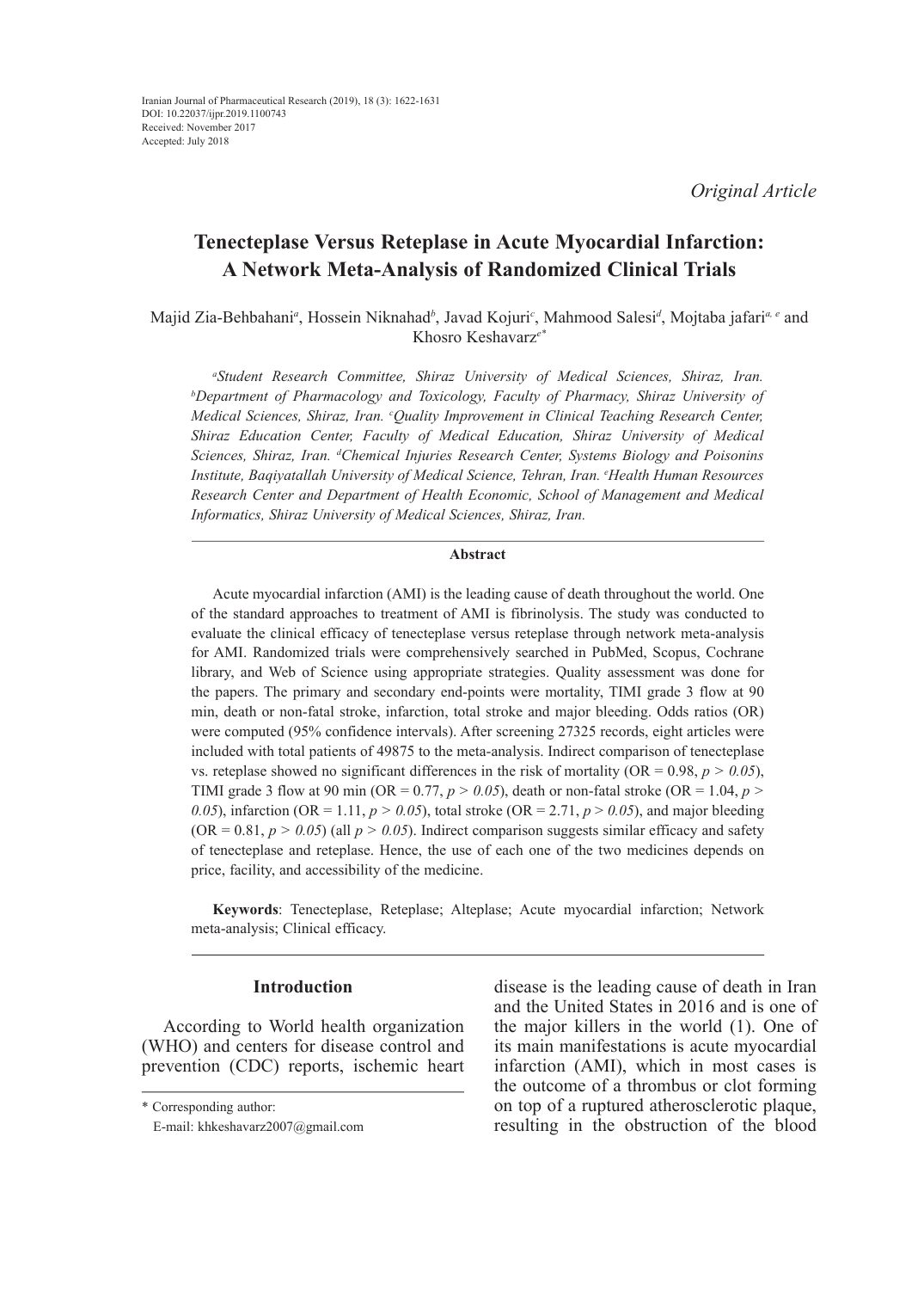flow through the coronary artery with or without concomitant vasoconstriction  $(2, 3)$ . Myocardial infarction caused by complete coronary artery occlusion begins to develop after 15–30 min of severe ischemia and progresses from the sub-endocardium to the sub-epicardium (4). After ischemia and lack of oxygen, death of cardiac myocytes occurs. Acute myocardial infarction can be defined from a number of different perspectives related to clinical, electrocardiographic (ECG), biochemical, and pathologic characteristics (4, 5). Two definitions for acute myocardial infarction have been established as ST-segment Elevation MI and Non ST-segment Elevation MI.

AMI is managed through two approaches: percutaneous coronary interventions (PCI) and fibrinolytic means. Although primary PCI has shown better clinical outcome than fibrinolytic therapy, e.g. more effective restoration of patency, less re-occlusion, improved residual left ventricular function  $(6-12, 4)$ , other studies have reported a progressive reduction of mortality (13) and showed that the patients treated within the first 2h had more reduction of mortality than those treated later  $(44\% \text{ vs } 20\%)$   $(4,$ 14).

On average, one third of all cases of myocardial infarction lead to death before hospitalization, most of them occurring within the first hour after the onset of acute symptoms (15-17). Also, survival rates improve after a heart attack if treatment begins within 1 h (18).

Fibrinolytic medicines used in AMI include streptokinase, anistreplase, alteplase, reteplase, and tenecteplase. Streptokinase, anistreplase is used less than others due to hypotension and allergic reaction. Alteplase belonging to the first recombinant generation of thrombolytics is identical to native plasminogen activator (t-PA) (19) and produced by recombinant DNA technology (20). It is used in acute ischemic stroke and pulmonary embolism besides AMI (21). The route of its administration is front-loaded.

Reteplase is a second-generation recombinant plasminogen activator and may cause a higher frequency of bleeding than alteplase due to more fibrinogen depletion (19). It is only used in AMI (21) and administered through two IV bolus injections 30 min apart (3).

Tenecteplase is a bioengineered variant of t-PA which has full fibrinolytic activity (20, 22). The features include reduced drug clearance (4 times more slowly from plasma than native tPA, increased bioavailability, increased area under curve (AUC) (19). It is only used in AMI (21) and is currently under investigation to be used for acute ischemic stroke. The route of administration is a single IV bolus injection (3).

This study was conducted to investigate clinical effectiveness of tenecteplase versus reteplase for patients suffering AMI. Unfortunately, no direct comparison is available on tenecteplase vs. reteplase. Hence, indirect comparison of meta-analysis was performed with regard to alteplase as a common comparator.

# *Method*

*Data resources and search strategy*

Electronic databases including PubMed, Scopus, Cochrane library, and Web of Science were comprehensively searched using appropriate strategies, for randomized trials comparing alteplase, tenecteplase, and/or reteplase in patients with AMI until December 31, 2016 . Keywords used included acute myocardial infarction, tenecteplase, alteplase, reteplase, pharmacology; pharmacotherapy, medication therapy, and drug therapy (see Appendix 1).

# *Inclusion and exclusion criteria*

Inclusion criteria were randomized clinical trials (RCTs) comparing tenecteplase vs. alteplase and reteplase vs. alteplase with English language restriction and follow-up of at least 1 month.

Exclusion criteria included animal studies, studies without control group, observational studies, review studies, and economical studies. In addition, studies not approved by ethics committee and without obtaining informed consent from patients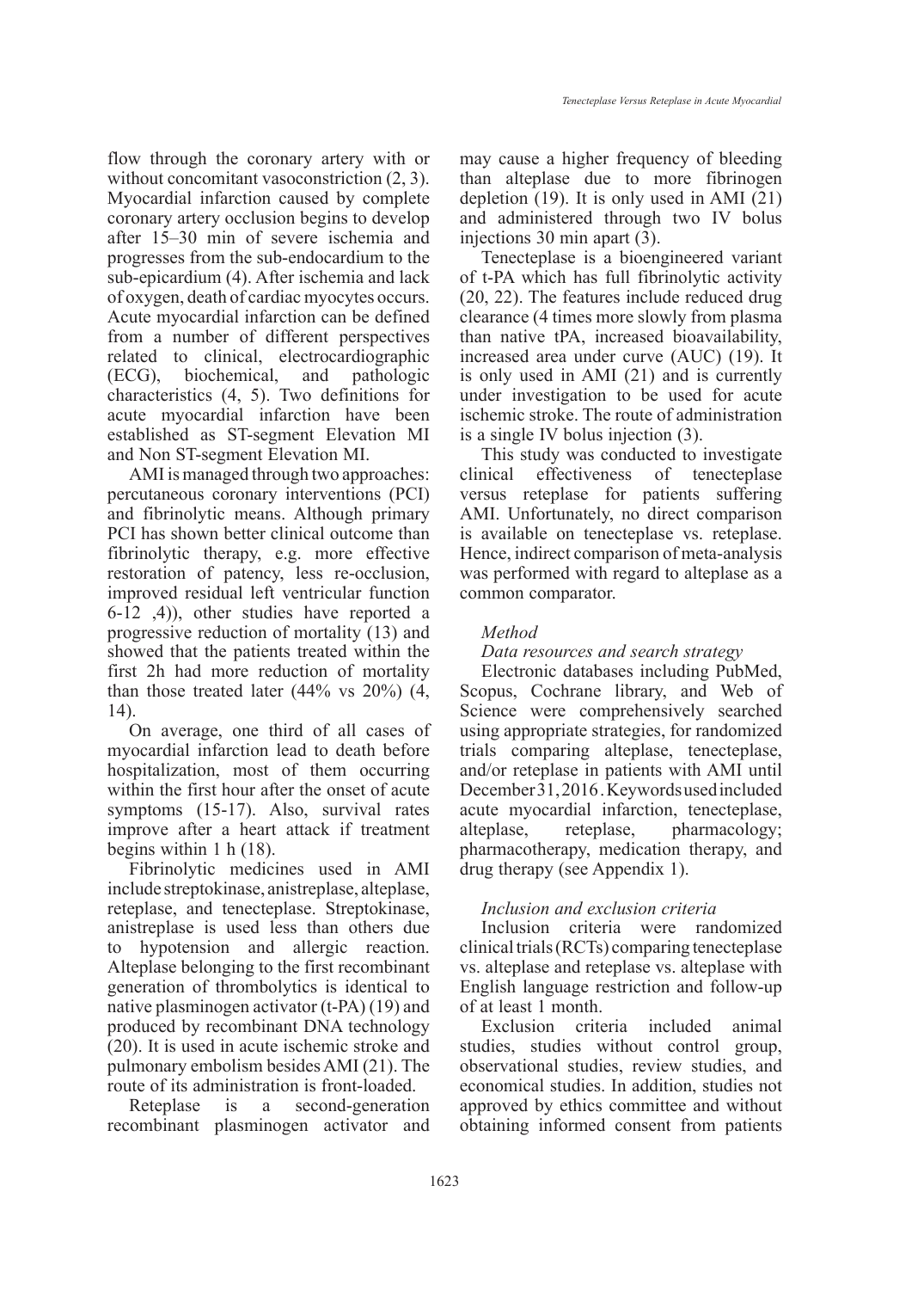were the criteria for exclusion.

#### *Quality assessment*

Quality assessment of the trials was undertaken through jadad scale system in which each trial was scored between zero and five, according to randomization, double blinded and withdrawal or dropout (23). Studies which received a Jadad score of between three and five were entered into the network meta-analysis.

# *Primary and secondary endpoints*

Primary endpoints included mortality and TIMI grade 3 flows at 90 min. Secondary endpoints included death or non-fatal stroke, infarction, total stroke, and major bleeding. The endpoints were evaluated in at least two trials.

### *Data analysis*

## *Meta- analysis*

To perform the meta-analysis, PICO included:

P (population): patients suffering AMI.

I (intervention): tenecteplase.

C (comparators): reteplase or alteplase.

O (outcomes): mortality, TIMI grade 3 flow at 90 min, death or non-fatal stroke, infarction, total stroke, major bleeding.

### *2.6.2. Statistical Analysis*

There were no randomized controlled trials comparing the effects of tenecteplase with those of reteplase directly. However, tenecteplase could be compared with reteplase indirectly through alteplase for various outcomes.

For various outcomes, the pooled odds ratios from randomized trials in the systematic review of tenecteplase compared with alteplase and reteplase with alteplase were computed using random and fixed effects model meta-analysis. Cochran′s Q test and I2 index, used with *P-*value < 0.1 were applied to assess heterogeneity among the RCTs included in meta-analysis. In case of homogeneity, fixed-effects model was used because it assumes the estimated effect sizes only differ due to sampling error

but in contrast, rejecting the homogeneity assumption can lead to applying a random-effects model that includes both within and between studies variability. To assess heterogeneity and for calculation of direct & indirect effects, "metan" and "indirect" commands in STATA 11.2 were used.

For calculating indirect effect, Bucher *et al*. method was used (24, 25). In this method, the effects of tenecteplase (TNK) relative to reteplase (rPA) can be estimated indirectly through using the direct estimators for the effects of alteplase (tPA) relative to tenecteplase (effect  $_{T N K, t P A}$ ) and alteplase relative to reteplase (effect  $_{rPA, tPA}$ ):

Effect  $_{TNK, rPA}$  = effect  $_{TNK, tPA}$  – effect  $_{rPA, tPA}$ 

The indirect estimator variance of Effect  $_{TNK_2 \text{ rPA}}$  is the sum of the direct estimators' variances:

Variance  $_{TNK, rPA}$  = variance  $_{TNK, rPA}$  + variance  $_{rPA, tPA}$ 

## **Results**

*Study screening, characteristics, and quality of included studies*

After screening 27325 records, eight articles were included with total patients of 49875 to the meta-analysis (Figure 1). Also, the summary of the characteristics of the included studies is shown in Table1.

Quality of the included studies was performed through jadad scale system and the studies received scores between three and five (Table 2).

#### *Outcomes*

The plot of network meta-analysis is shown in Figure 2. As seen in Figure 2, the numbers of RCTs data comparing tenecteplase with alteplase and reteplase with alteplase were seven and five, respectively.

Direct comparison of tenecteplase versus alteplase and reteplase versus alteplase is presented in Table 3. Results showed that there were no significant differences between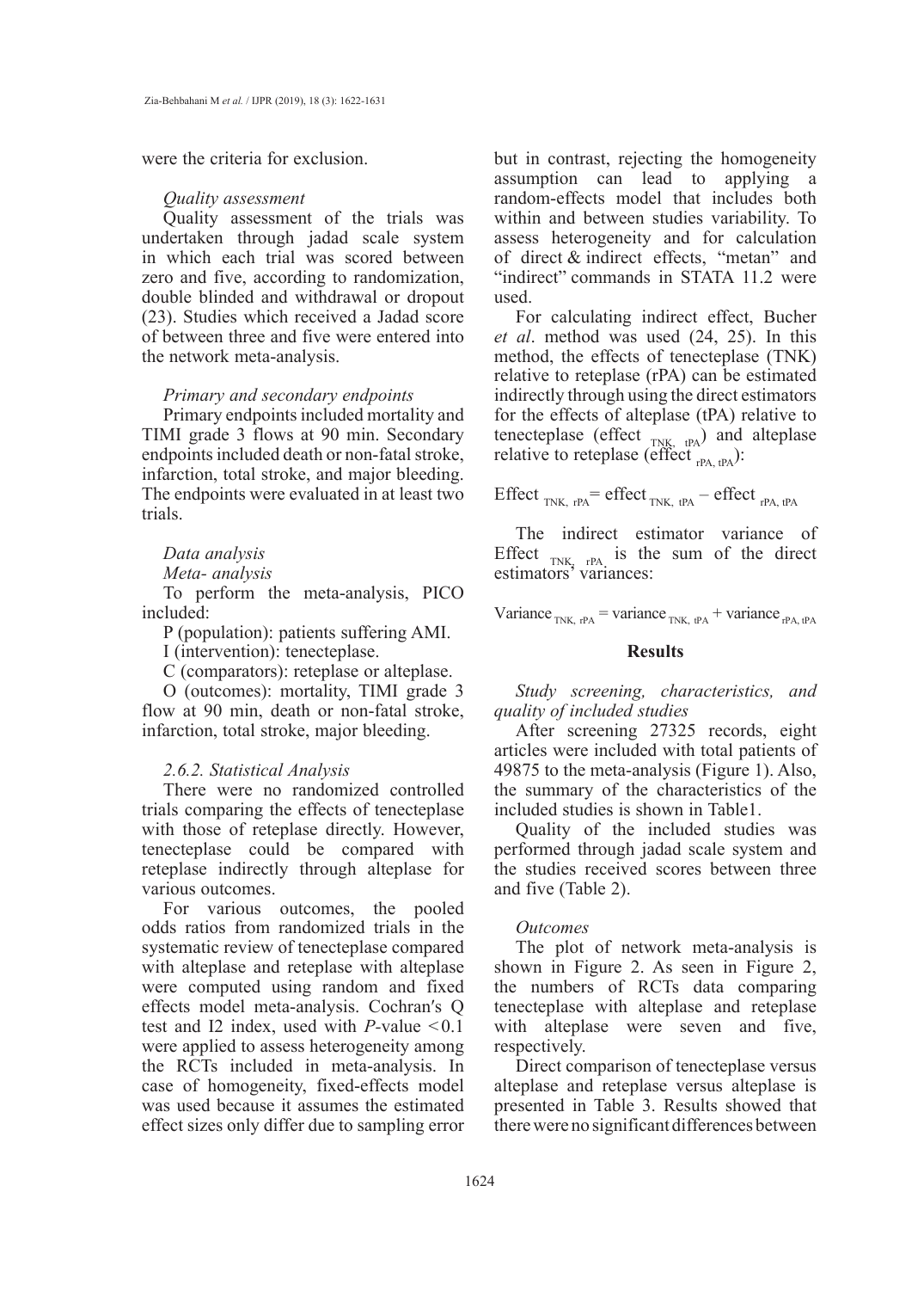

**Figure 1.** Flow-Chart Identifying Eligible Studies.

6 90 min, death or non-fatal stroke, infarction, alteplase and each of the two other drugs in terms of mortality and TIMI grade 3 flow at and total stroke (*p > 0.05*). Alteplase had a significant difference with tenecteplase in the risk of major bleeding and its rate was 1.3-fold greater than tenecteplase (*p < 0.05*). Despite this significant difference, alteplase and reteplase had no difference (*p > 0.05*).

Indirect comparison of tenectplase vs.

reteplase through the common comparator, alteplase is presented in Table 4; the results showed no significant differences in the risk of mortality (OR =  $0.98$ ,  $p > 0.05$ ), TIMI grade 3 flow at 90 min (OR =  $0.77$ ,  $p > 0.05$ ), death or non-fatal stroke (OR = 1.04, *p > 0.05*), infarction (OR = 1.11, *p > 0.05*), total stroke (OR = 2.71, *p > 0.05*), major bleeding (OR =  $0.81, p > 0.05$ ) (all *p > 0.05*). Hence, the two drugs had clinically the same effectiveness and safety.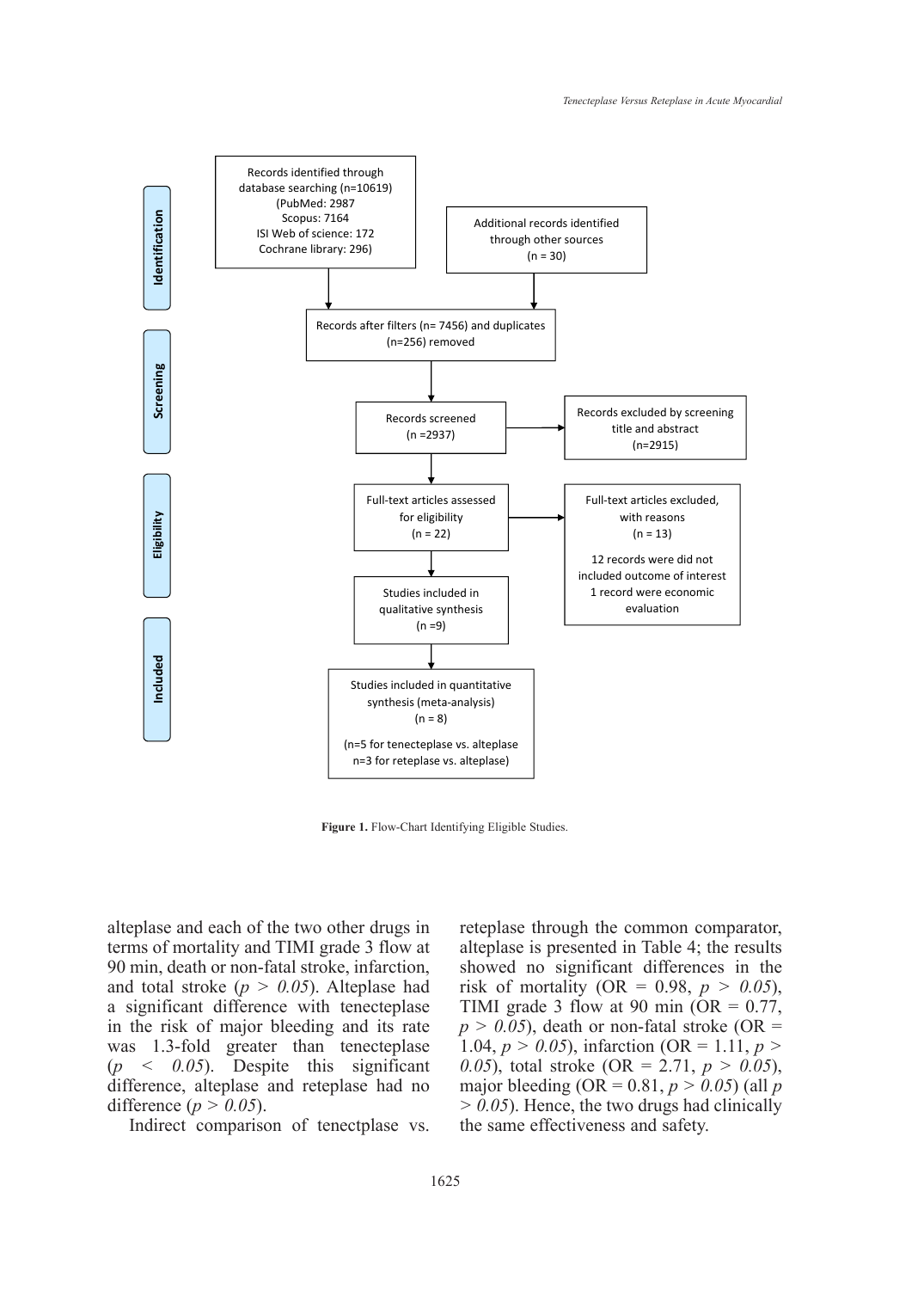| STUDY, YEAR                                                                                                                           | Study       | No.of    | No. of patients |                    |                 | Gender, female<br>(number) |                              | Intervention                           | <b>Reported Endpoints</b>                                                                                         |
|---------------------------------------------------------------------------------------------------------------------------------------|-------------|----------|-----------------|--------------------|-----------------|----------------------------|------------------------------|----------------------------------------|-------------------------------------------------------------------------------------------------------------------|
|                                                                                                                                       | design      | patients | Group1          | Group <sub>2</sub> | Group1          | Group2                     | Group1                       | Group2                                 |                                                                                                                   |
| <b>ANONYMOUS, 1999</b>                                                                                                                | Prospective | 16949    | 8488            | 8461               | 1944            | 1971                       | (200mg)<br>Alteplase         | Tenecteplase<br>$(30 - 50$ mg)         | infarction, total stroke, major bleeding<br>mortality, death or non-fatal stroke,                                 |
| TOPOL ET AL., 1997                                                                                                                    | Prospective | 15059    | 4921            | 10138              | 1338            | 2788                       | (100mg)<br>Alteplase         | Reteplase (10 MU<br>double blous)      | infarction, total stroke, major bleeding<br>mortality, death or non-fatal stroke,                                 |
| SMALLING ET AL., 1995                                                                                                                 | Prospective | 300      | 154             | 146                | 42              | 26                         | $(\leq 100mg)$<br>Alteplase  | Reteplase (15MU)                       | death or non-fatal stroke, infarction, total<br>mortality, TIMI grade 3 flow at 90 min,<br>stroke, major bleeding |
| <b>BODE ET AL., 1996</b>                                                                                                              | Prospective | 324      | 155             | 169                | 29              | $\frac{1}{4}$              | Alteplase<br>$(\leq 100mg)$  | Reteplase (10 MU<br>double blous)      | death or non-fatal stroke, infarction, total<br>mortality, TIMI grade 3 flow at 90 min,<br>stroke, major bleeding |
| CANNON ET AL., 1998                                                                                                                   | Prospective | 613      | 311             | 302                | 67              | 69                         | Alteplase<br>$(\leq 100mg)$  | Tenecteplase<br>(30mg)                 | death or non-fatal stroke, infarction, total<br>mortality, TIMI grade 3 flow at 90 min,<br>stroke, major bleeding |
| LIANG ET AL., 2007                                                                                                                    | Prospective | 110      | 52              | 58                 | $\overline{10}$ | $\overline{10}$            | Alteplase<br>(100mg)         | Tenecteplase<br>$(30 - 50 \text{ mg})$ | mortality, TIMI grade 3 flow at 90 min,<br>total stroke, major bleeding                                           |
| <b>BINBREK ET AL., 2004</b>                                                                                                           | Prospective | 266      | 134             | 132                | E               | Ĕ                          | Alteplase<br>$\leq 100$ mg)  | Tenecteplase<br>$(30 - 50 \text{ mg})$ | mortality, infarction, total stroke, major<br>bleeding                                                            |
| SMALLING ET AL., 1995                                                                                                                 | Prospective | 306      | 154             | 152                | 42              | 35                         | Alteplase<br>(100mg)         | Reteplase (10+<br>SMU)                 | death or non-fatal stroke, infarction, total<br>mortality, TIMI grade 3 flow at 90 min,<br>stroke, major bleeding |
| SMALLING ET AL., 1995                                                                                                                 | Prospective | 308      | 154             | 154                | 42              | 35                         | Alteplase<br>(100mg)         | Reteplase (10 +<br>10MU                | death or non-fatal stroke, infarction, total<br>mortality, TIMI grade 3 flow at 90 min,<br>stroke, major bleeding |
| CANNON ET AL., 1998                                                                                                                   | Prospective | 459      | 311             | 148                | 67              | 45                         | Alteplase<br>(100mg)         | Tenecteplase<br>(40mg)                 | death or non-fatal stroke, infarction, total<br>mortality, TIMI grade 3 flow at 90 min,<br>stroke, major bleeding |
| CANNON ET AL., 1998                                                                                                                   | Prospective | 387      | 311             | 76                 | 67              | 20                         | Alteplase<br>$(\leq 100$ mg) | Tenecteplase<br>(50mg)                 | death or non-fatal stroke, infarction, total<br>mortality, TIMI grade 3 flow at 90 min,<br>stroke, major bleeding |
| SINNAEVE ET AL., 2003                                                                                                                 | Prospective | 15724    | 7885            | 7839               | 1892            | 1803                       | Alteplase<br>$(\leq 100$ mg) | Tenecteplase<br>$(30 - 50 \text{ mg})$ | mortality                                                                                                         |
| Note: Some trials evaluated different dosages of one medicine; then the data of each dosage form were listed separately in the Table. |             |          |                 |                    |                 |                            |                              |                                        |                                                                                                                   |

**Table 1.** Summarized characteristics of the included studies.

Table 1. Summarized characteristics of the included studies.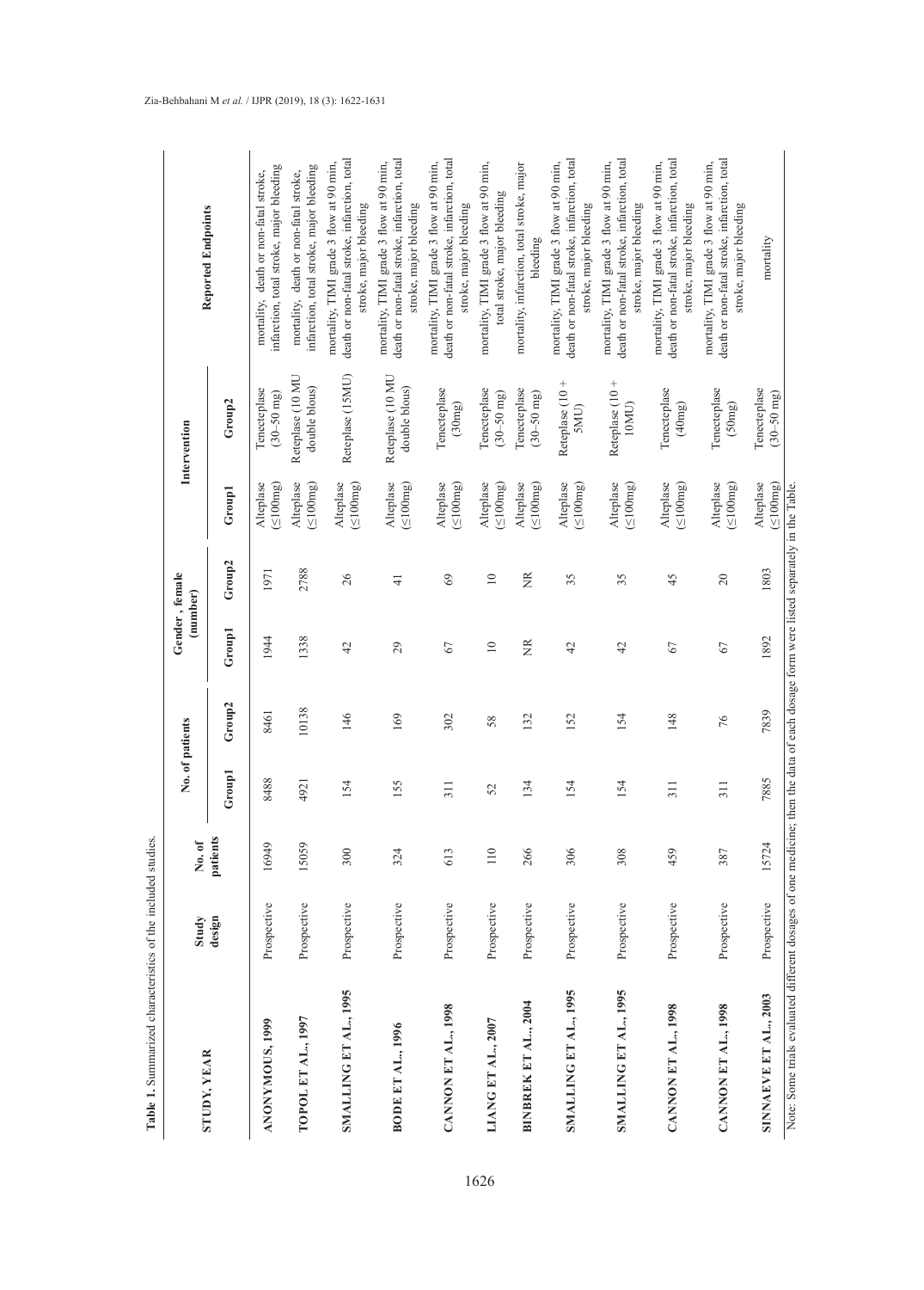| <b>Study</b>                         | <b>Randomization</b> | Double-blind | Withdrawals | <b>Total Score</b> |
|--------------------------------------|----------------------|--------------|-------------|--------------------|
| (Van de Werf, 1999) (26)             |                      |              |             | 5                  |
| (Binbrek et al., 2004) (27)          |                      | 0            |             | 3                  |
| (Bode <i>et al.</i> , 1996) (28)     |                      |              |             | 3                  |
| (Cannon et al., 1998) (29)           |                      |              |             |                    |
| (Liang <i>et al.</i> , 2007) (30)    |                      | $\Omega$     |             | 3                  |
| (Smalling <i>et al.</i> , 1995) (31) |                      |              |             | 4                  |
| (Topol <i>et al.</i> , 1997) (32)    |                      | $\Omega$     |             | 3                  |
| (Sinnaeve <i>et al.</i> , 2003) (33) |                      |              |             |                    |





**Figure 2.** Network plot between groups **Figure 2.** Network plot between groups.

| <b>Table 3.</b> Direct comparison of tenecteplase versus alteplase and reteplase versus alteplase. Values are expressed as odds ratio (95%) |  |  |  |  |
|---------------------------------------------------------------------------------------------------------------------------------------------|--|--|--|--|
| confidence interval).                                                                                                                       |  |  |  |  |

| <b>Endpoints</b>                         | Drug1     | Drug <sub>2</sub> | Frequency      | <b>Heterogeneity test</b><br>$(I, \%$ , Chi <sub>2</sub> ) [P-value] | <b>Pooled OR</b><br>(CI 95%) | $p$ -value |
|------------------------------------------|-----------|-------------------|----------------|----------------------------------------------------------------------|------------------------------|------------|
| Mortality <sup>1</sup>                   | Alteplase | Tenecteplase      | 7              | $(0\%, 2.70)$ [0.84]                                                 | 0.99(0.92, 1.07)             | 0.88       |
|                                          | Alteplase | Reteplase         | 5              | $(21.4\%, 5.09)$ [0.28]                                              | 0.97(0.86, 1.11)             | 0.72       |
|                                          | Alteplase | Tenecteplase      | $\overline{4}$ | $(20\%, 3.75)$ [0.29]                                                | 1.14(0.91, 1.41)             | 0.25       |
| TIMI grade 3 flow at 90 min <sup>2</sup> | Alteplase | Reteplase         | 4              | $(70.5\%, 10.18)$ [0.02]                                             | 0.88(0.57, 1.35)             | 0.57       |
| Death or non-fatal stroke <sup>1</sup>   | Alteplase | Tenecteplase      | 4              | $(0\%, 1.62)$ [0.65]                                                 | 0.99(0.89, 1.12)             | 0.98       |
|                                          | Alteplase | Reteplase         | 5              | $(29.4\%, 5.66)$ [0.23]                                              | 1.03(0.91, 1.17)             | 0.64       |
| Infarction <sup>2</sup>                  | Alteplase | Tenecteplase      | 5              | $(15.6\%, 4.74)$ [0.31]                                              | 0.91(0.71, 1.08)             | 0.28       |
|                                          | Alteplase | Reteplase         | 5              | $(53.5\%, 8.61)$ [0.07]                                              | 1.01(0.52, 1.99)             | 0.96       |
|                                          | Alteplase | Tenecteplase      | 6              | $(0\%, 2.65)$ [0.75]                                                 | 0.92(0.74, 1.15)             | 0.47       |
| Total stroke <sup>2</sup>                | Alteplase | Reteplase         | 5              | $(51.1\%, 8.18)$ [0.08]                                              | 2.49(0.88, 7.04)             | 0.08       |
|                                          | Alteplase | Tenecteplase      | 5              | $(42.6\%, 6.97)$ [0.14]                                              | 1.32(1.16, 1.50)             | 0.00       |
| Major bleeding <sup>1</sup>              | Alteplase | Reteplase         | 5              | $(0\%, 3.38)$ [0.49]                                                 | 1.07(0.95, 1.21)             | 0.26       |

Meta-analysis (Fixed effect).

Meta-analysis (Fixed & Random effect).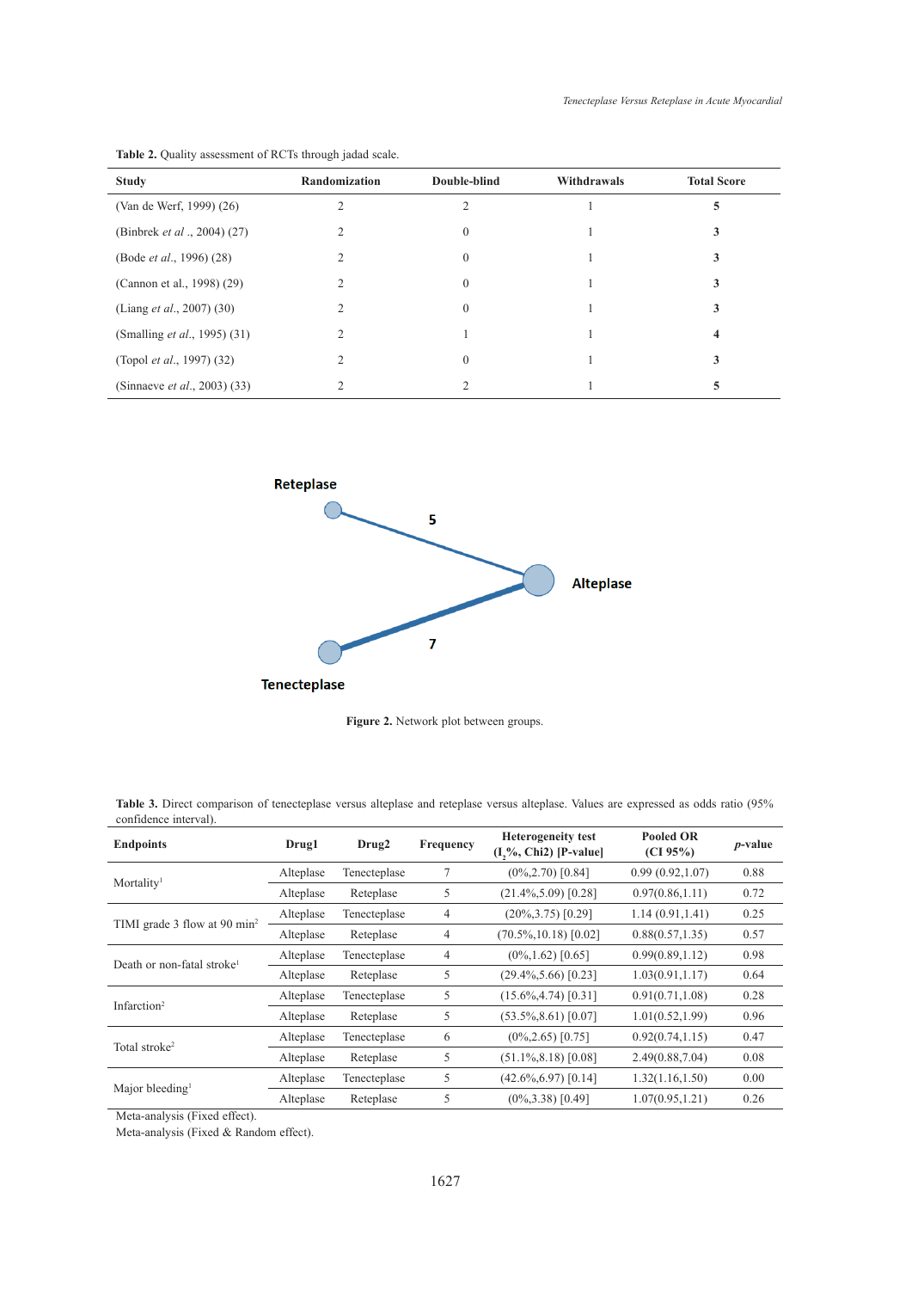| <b>Endpoints</b>            | Drug1        | Drug2     | OR $(SE(In(OR))$ | <i>p</i> -value |
|-----------------------------|--------------|-----------|------------------|-----------------|
| Mortality                   | Tenecteplase | Reteplase | 0.98(0.1)        | p > 0.05        |
| TIMI grade 3 flow at 90 min | Tenecteplase | Reteplase | 0.77(0.47)       | p > 0.05        |
| Death or non-fatal stroke   | Tenecteplase | Reteplase | 1.04(0.12)       | p > 0.05        |
| Infarction                  | Tenecteplase | Reteplase | 1.11(0.41)       | p > 0.05        |
| Total stroke                | Tenecteplase | Reteplase | 2.71(0.64)       | p > 0.05        |
| Major bleeding              | Tenecteplase | Reteplase | 0.81(0.13)       | p > 0.05        |

**Table 4.** Indirect comparison between tenecteplase and reteplase through the common comparator, alteplase. Values are expressed as odds ratio.

#### **Discussion**

This study reported for the first time in the literature the indirect comparison of clinical efficacy between tenecteplase versus reteplase in patients suffering AMI. Since there were no studies comparing directly tenecteplase with reteplase, alteplase as common comparator was used. Thus, network meta-analysis was undertaken to evaluate indirectly clinical effectiveness of tenecteplase vs. reteplase. As mentioned in the results, there were no significant differences between tenecteplase vs. reteplase in the risk of mortality, TIMI grade 3 flow at 90 min, death or non-fatal stroke, infarction, total stroke, and major bleeding.

AMI is treated through angioplasty or fibrinolysis approach. Angioplasty is superior to fibrinolysis due to better clinical outcomes; Fibrinolysis showed lower mortality rate in early signs of AMI, especially if treatment begins within 1 h. Moreover, prehospital fibrinolytic therapy may result in high reperfusion outcome since the majority of patients can be treated within 2 h of symptom onset (34).

By contrast, major contra-indication of fibrinolysis approach is bleeding (35). In addition, the rate of bleeding is different among fibrinolysis medicines. For example, tenecteplase had less bleeding than alteplase. Also, intracerebral hemorrhage is the worst complication of fibrinolysis therapy (35).

Alteplase is a second-generation thrombolytic agent that is administered usually as front-loaded, when tenecteplase and reteplase belong to the third-generation thrombolytic agents, administered as a double bolus and as a single bolus, respectively. Compared with alteplase, tenecteplase and reteplase have greater angiographic patency rate in patients with acute myocardial infarction although it is not significant (36). On the other hand, results of our and another study indicated bleeding risk of alteplase was greater than tenecteplase and also lower than reteplase (19). However, in comparison with alteplase in its frontloaded dose, reteplase and tenecteplase are superior in their application (37).

ASSENT-2 reported that no differences were found between alteplase and tenecteplase, in the risk of mortality, total stroke, haemorrhagic stroke, or re-infarction, (26). Furthermore, higher major bleeding was observed with alteplase. When in the subgroup analyses of mortality were done within 30–35 days, tenecteplase was better than alteplase in patients treated within 4 h of symptom onset (3, 38).

Comparison between alteplase and reteplase as to the risk of mortality, total stroke, haemorrhagic stroke, major bleeds or re-infarction made no difference in GUSTO-3(32). Despite this, better mortality benefit in late‐treated patients with alteplase was observed (38).

Some meta-analysis studies have been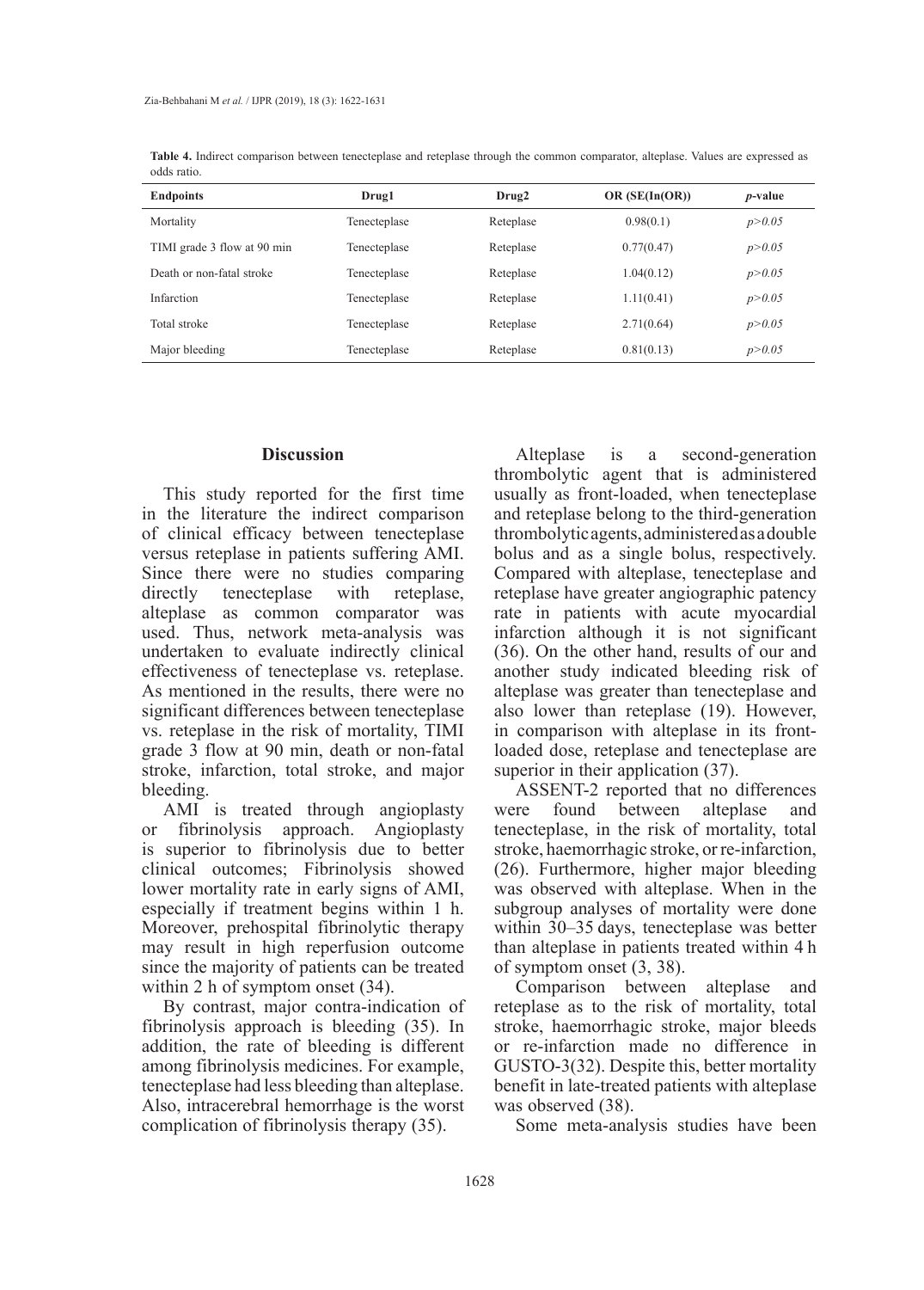conducted for comparison of fibrinolysis medicines in AMI. In the year 2003, four medicines, streptokinase, alteplase, reteplase, and tenecteplase were evaluated on clinical efficacy (39). Results showed no significant differences among them in terms of mortality when streptokinase had the lowest rate in incidence of stroke. By contrast, streptokinase caused allergic reactions. Thus, the choice of using these medicines is based on the conditions.

Also, Dundar *et al*. found out four medicines, i.e. streptokinase, alteplase, reteplase, and tenecteplase, had no significant difference in the risk of mortality (38).

As there is no direct comparison of tenecteplase and reteplase, indirect comparison was undertaken and results of an indirect comparison and direct comparison may not be equal (40), and cautions must be adopted when results of indirect comparisons are interpreted (41). Systematic review and quality assessment of trials should be undertaken to decrease biases.

By contrast, the results of direct and indirect comparison were observed in the same quality (42). When the results are significantly different, first validity and generalizability of trials should be checked to find the main causes (41). For example, one meta-analysis study suggested to use magnesium in AMI, when large trials refuted to use it (38).

Trials included in our analysis were in appropriate quality, selected by acceptable methodology and assessed by jadad scale system. The analysis was conducted with respect to primary and secondary endpoints evaluated in trials. Due to lack of direct comparison of tenecteplase and reteplase, alteplase was applied as the common comparator.

In conclusion, this meta-analysis study indicated similar efficacy and safety of tenecteplase and reteplase. Hence, the use of each one of two medicines depends on price, facility, and accessibility of the medicine.

## **Acknowledgement**

The authors would like to thank Shiraz University of Medical Sciences, Shiraz, Iran and also Center of Development of Clinical Research of Nemazee Hospital and Dr. Nasrin Shokrpour for editorial assistance.

#### **Reference**

- (1) Heron M and Anderson R. Changes in the Leading Cause of Death: Recent Patterns in Heart Disease and Cancer Mortality. *NCHS Data Brief* (2016) 254: 1.
- (2) Davies MJ. The pathophysiology of acute coronary syndromes. *Heart* (2000) 83: 361-6.
- Maniadakis N, Kaitelidou D, Siskou O, Spinthouri (3) M, Liaropoulos L, Fragoulakis B, Hatzikou M and Alexopoulosi D. Economic evaluation of treatment strategies for patients suffering acute myocardial infarction in Greece. *Hellenic. J. Cardiol*. (2005) 46: 212-21.
- (4) Van de Werf F, Ardissino D, Betriu A, Cokkinos DV, Falk E, Fox KA, Julian D, Lengyel M, Neumann F-J and Ruzyllo W. Management of acute myocardial infarction in patients presenting with ST-segment elevation. *Eur. Heart J*. (2003) 24: 28-66.
- (5) Antman E, Bassand J-P, Klein W, Ohman M, Sendon JLL, Rydén L, Simoons M and Tendera M. Myocardial infarction redefined—a consensus document of the Joint European Society of Cardiology/American College of Cardiology committee for the redefinition of myocardial infarction: the Joint European Society of Cardiology/American College of Cardiology Committee. *J. Am. Coll. Cardiol*. (2000) 36:959-69.
- Gibbons RJ, Holmes DR, Reeder GS, Bailey KR, (6) Hopfenspirger MR and Gersh BJ. Immediate angioplasty compared with the administration of a thrombolytic agent followed by conservative treatment for myocardial infarction. *N. Engl. J. Med*. (1993) 328: 685-91.
- (7) Zijlstra F, de Boer MJ, Hoorntje J, Reiffers S, Reiber J and Suryapranata H. A comparison of immediate coronary angioplasty with intravenous streptokinase in acute myocardial infarction. *N. Engl. J. Med*. (1993) 328:680-4 .
- Zijlstra F, Hoorntje JC, de Boer M-J, Reiffers S, (8) Miedema K, Ottervanger JP, van′t Hof AW and Suryapranata H. Long-term benefit of primary angioplasty as compared with thrombolytic therapy for acute myocardial infarction. *N. Engl. J. Med*. (1999) 341: 1413-9.
- (9) Schömig A, Kastrati A, Dirschinger J, Mehilli J, Schricke U, Pache J, Martinoff S, Neumann F-J and Schwaiger M. Coronary stenting plus platelet glycoprotein IIb/IIIa blockade compared with tissue plasminogen activator in acute myocardial infarction. *N. Engl. J. Med*. (2000) 343: 385-91.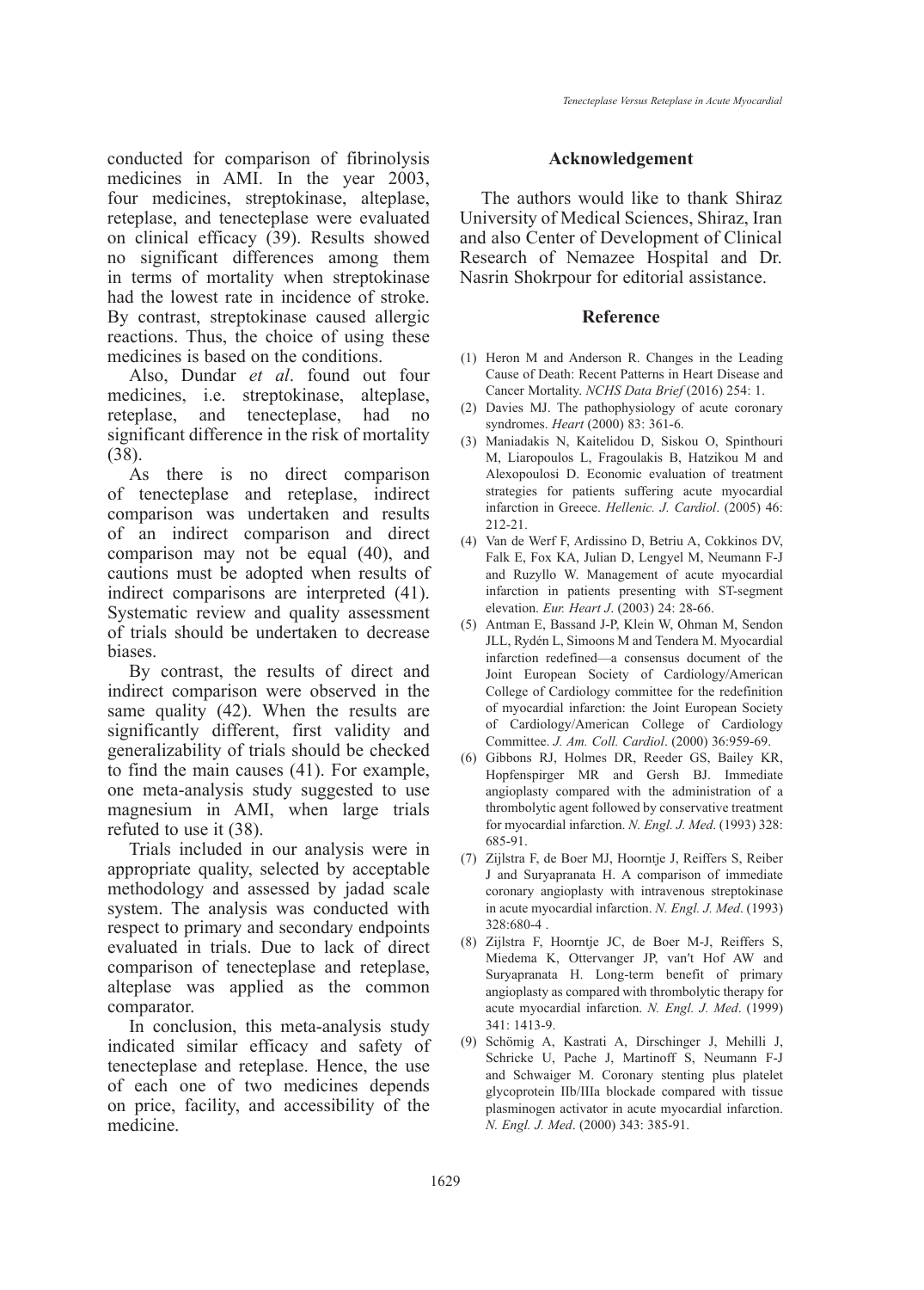- $(10)$  Simoons M and Ellis S. A clinical trial comparing primary coronary angioplasty with tissue plasminogen activator for acute myocardial infarction. *N. Engl. J. Med*. (1997) 336: 1621-8.
- Weaver WD, Simes RJ, Betriu A, Grines CL, Zijlstra (11) F, Garcia E, Grinfeld L, Gibbons RJ, Ribeiro EE and DeWood MA. Comparison of primary coronary angioplasty and intravenous thrombolytic therapy for acute myocardial infarction: a quantitative review. *JAMA* (1997) 278: 2093-8.
- (12) Grines CL, Browne KF, Marco J, Rothbaum D, Stone GW, O′Keefe J, *et al*. A comparison of immediate angioplasty with thrombolytic therapy for acute myocardial infarction. *N. Engl. J. Med*. (1993) 328: 673-9.
- (13) Trialists FT. Indications for fibrinolytic therapy in suspected acute myocardial infarction: collaborative overview of early mortality and major morbidity results from all randomised trials of more than 1000 patients. *Lancet* (1994) 343:311-22.
- (14) Boersma E, Maas AC, Deckers JW and Simoons ML. Early thrombolytic treatment in acute myocardial infarction: reappraisal of the golden hour. *Lancet* (1996) 348:771-5.
- $(15)$  Chamberlain D and Koster R. The pre-hospital management of acute heart attacks: recommendations of a Task Force of the European Society of Cardiology and the European Resuscitation Council. *Eur. Heart J*. (1998) 19: 1140-64.
- (16) Chambless L, Keil U, Dobson A, Mähönen M, Kuulasmaa K, Rajakangas A-M, Löwel H and Tunstall-Pedoe H. Population versus clinical view of case fatality from acute coronary heart disease results from the WHO MONICA project 1985–1990. *Circulation* (1997) 96: 3849-59.
- (17) Sans S, Kesteloot H and Kromhout Do. The burden of cardiovascular diseases mortality in Europe. *Eur. Heart. J*. (1997) 18: 1231-48.
- (18) Go AS, Mozaffarian D, Roger VL, Benjamin EJ, Berry JD, Blaha MJ, Dai S, Ford ES, Fox CS and Franco S. Heart disease and stroke statistics-2014 update. *Circulation* (2014) 129: 28-292.
- Baruah DB, Dash RN, Chaudhari M and Kadam (19) S. Plasminogen activators: A comparison. *Vascul. Pharmacol*. (2006) 44: 1-9.
- (20) Rho JP and Louie SG. Hand Book of Pharmaceutical *Biotechnology*. CRC Press, Florida (2004) 65–78.
- $(21)$  uptodate.  $2016$  [cited  $12.17.2016$ ]. Available from: www.uptodate.com.
- (22) Ross AM. New plasminogen activators: a clinical review. *Clin. Cardiol*. (1999) 22: 165-71.
- (23) Jadad AR, Moore RA, Carroll D, Jenkinson C, Reynolds DJM, Gavaghan DJ and McQuay HJ. Assessing the quality of reports of randomized clinical trials: is blinding necessary? *Control Clin. Trials*. (1996) 17: 1-12.
- (24) Bucher HC, Guyatt GH, Griffith LE and Walter SD. The results of direct and indirect treatment comparisons in meta-analysis of randomized controlled trials. *J. Clin.*

*Epidemiol.* (1997) 50: 683–91.

- (25) Keshavarz K, Lotfi F, Sanati E, Salesi M, Hashemi-Meshkini A, Jafari M, Mojahedian MM, Najafi B and Nikfar S. Linagliptin versus sitagliptin in patients with type 2 diabetes mellitus: a network meta-analysis of randomized clinical trials. *DARU* (2017) 25: 23.
- $(26)$  Van de Werf F. Single-bolus tenecteplase compared with front-loaded alteplase in acute myocardial infarction: the ASSENT-2 double-blind randomised trial. Assessment of the Safety and Efficacy of a New Thrombolytic I. *Lancet* (1999) 354: 716-22.
- (27) Binbrek AS, Rao NS, Neimane D, Hatou E, Abdulali S and Sobel BE. Comparison of rapidity of coronary recanalization in men with tenecteplase versus alteplase in acute myocardial infarction. *Am. J. Cardiol*. (2004) 93: 1465-8.
- (28) Bode C, Smalling RW, Berg G, Burnett C, Lorch G, Kalbfleisch JM, Chernoff R, Christie LG, Feldman RL, Seals AA and Weaver WD. Randomized comparison of coronary thrombolysis achieved with doublebolus reteplase (recombinant plasminogen activator) and front-loaded, accelerated alteplase (recombinant tissue plasminogen activator) in patients with acute myocardial infarction. The RAPID II Investigators. *Circulation* (1996) 94: 891-8.
- (29) Cannon CP, Gibson CM, McCabe CH, Adgey AA, Schweiger MJ, Sequeira RF, Grollier G, Giugliano RP, Frey M, Mueller HS, Steingart RM, Weaver WD, Werf F and Braunwald E. TNK-tissue plasminogen activator compared with front-loaded alteplase in acute myocardial infarction: results of the TIMI 10B trial. Thrombolysis in Myocardial Infarction (TIMI) 10B Investigators. *Circulation* (1998) 98: 2805-14.
- (30) Liang F, Hu D, Shi X, Gao M, Wei J, Zhao H, Wang L, Jia S, Wang H, Liu R, Chen Y and Lu Y. Efficacy and safety of single-bolus tenecteplase compared with front-loaded alteplase in Chinese patients with acute myocardial infarction. *J. Geriatr. Cardiol*. (2007) 4: 137-41.
- (31) Smalling RW, Bode C, Kalbfleisch J, Sen S, Limbourg P, Forycki F, Habib G, Feldman R, Hohnloser S and Seals A. More rapid, complete, and stable coronary thrombolysis with bolus administration of reteplase compared with alteplase infusion in acute myocardial infarction. RAPID Investigators. *Circulation* (1995) 91: 2725-32.
- (32) Topol E, Califf R, Ohman E, Wilcox R, Grinfeld L, Aylward P, Simes R, Probst P, vandeWerf F, Armstrong P, Heikkila J, Vahanian A, Bode C, Ostor E, Ardissino D, Deckers J, White H, Sadowski Z, SeabraGomes R, Dalby A, Betriu A, Emanuelsson H, Hartford M, Follath D, Hampton J, Bates E, Gibler W, Gore J, Granger C, Guerci A, Hochman J, Holmes D, Kleiman N, Moliterno D, Morris D, Smalling R, Weaver W, Neuhaus K, Cheitlin M, deBono D, Fisher L, Frye R, Jensen G, Alberts M, Mahaffey K, Miller J and Sloan M. A comparison of reteplase with alteplase for acute myocardial infarction. *N. Engl. J. Med*. (1997) 337: 1118-23.